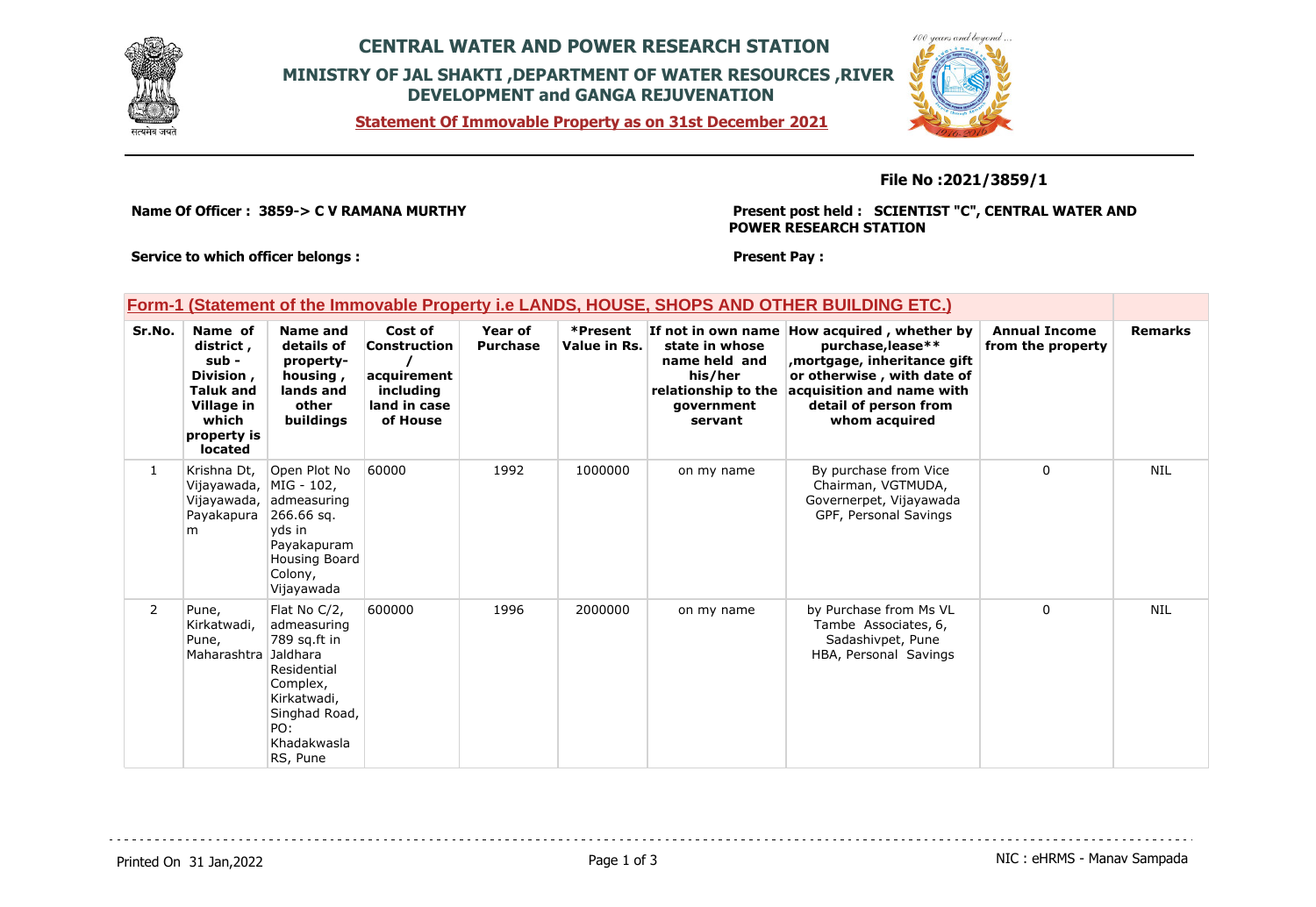

## **CENTRAL WATER AND POWER RESEARCH STATION MINISTRY OF JAL SHAKTI ,DEPARTMENT OF WATER RESOURCES ,RIVER DEVELOPMENT and GANGA REJUVENATION**



**Statement Of Immovable Property as on 31st December 2021**

|        | Form-1 (Statement of the Immovable Property i.e LANDS, HOUSE, SHOPS AND OTHER BUILDING ETC.)             |                                                                                                                            |                                                                                        |                            |                          |                                                                                            |                                                                                                                                                                                                       |                                           |                |  |  |
|--------|----------------------------------------------------------------------------------------------------------|----------------------------------------------------------------------------------------------------------------------------|----------------------------------------------------------------------------------------|----------------------------|--------------------------|--------------------------------------------------------------------------------------------|-------------------------------------------------------------------------------------------------------------------------------------------------------------------------------------------------------|-------------------------------------------|----------------|--|--|
| Sr.No. | Name of<br>district,<br>sub -<br>Division,<br>Taluk and<br>Village in<br>which<br>property is<br>located | <b>Name and</b><br>details of<br>property-<br>housing,<br>lands and<br>other<br>buildings                                  | Cost of<br><b>Construction</b><br>acquirement<br>including<br>land in case<br>of House | Year of<br><b>Purchase</b> | *Present<br>Value in Rs. | state in whose<br>name held and<br>his/her<br>relationship to the<br>government<br>servant | If not in own name How acquired, whether by<br>purchase, lease**<br>, mortgage, inheritance gift<br>or otherwise, with date of<br>acquisition and name with<br>detail of person from<br>whom acquired | <b>Annual Income</b><br>from the property | <b>Remarks</b> |  |  |
| 3      | Hyderabad,<br>Shaikpet<br>Mandal,<br>Hyderabad,<br>Telangana                                             | Plot No. 25,<br>admeasuring<br>316 sq. yds,<br>Independent<br>House,<br>Navanirman<br>nagar, J Hills,<br>Hyderabad         | 2000000                                                                                | 2006                       | 3000000                  | on the name of my<br>wife Mrs. Radhika                                                     | Plot gift to my wife from her<br>father Sri, D Rama Koteswara<br>Rao (Late)                                                                                                                           | 600000                                    | <b>NIL</b>     |  |  |
| 4      | Medchal,<br>Miyapur,<br>Matrusree<br>Nagar,<br>Hyderabad                                                 | Flat No. 501,<br>admeasuring<br>$1300$ sq.ft on<br>Plot No. 1002,<br>1003,<br>Matrusree<br>Nagar,<br>Miyapur,<br>Hyderabad | 3000000                                                                                | 2019                       | 3000000                  | on my name                                                                                 | By Purchase from Sri Venkata<br>sai constructions, Hyderabad<br>by housing loan, personal<br>savings                                                                                                  | $\Omega$                                  | <b>NIL</b>     |  |  |

**Signature:**

**Name Of Officer:** 3859-> C V RAMANA MURTHY

. . . . . . . . . . . . . . . . . . . .

**Designation:** SCIENTIST "C"

**Date of Submission:** 31 Jan 2022